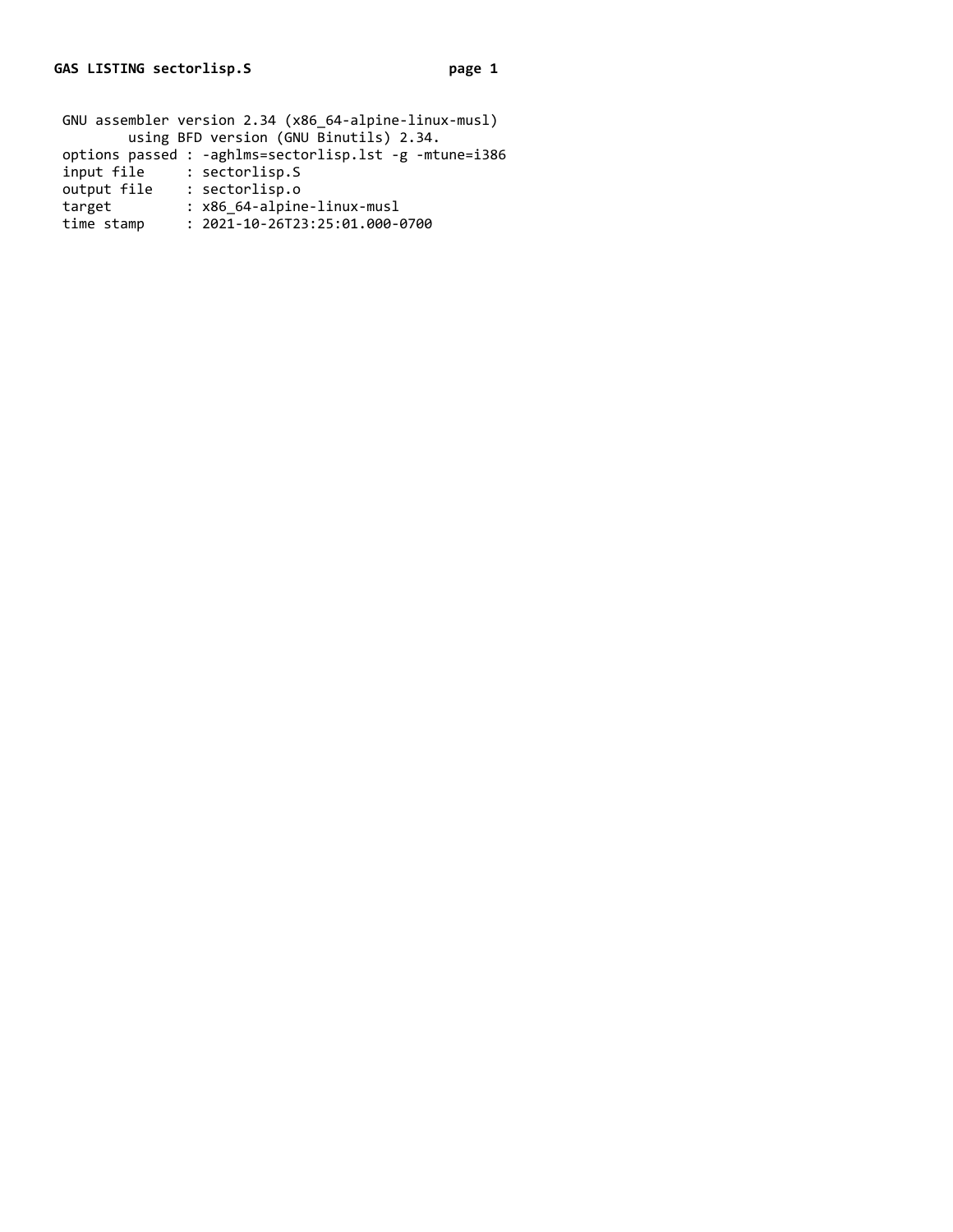| 1<br>$\overline{2}$              | $- * -$<br>/*-*- mode:unix-assembly; indent-tabs-mode:t; tab-width:8; coding:utf-8<br>vi: set et ft=asm ts=8 tw=8 fenc=utf-8<br>$:$ vi                                                                                  |         |  |  |  |  |
|----------------------------------|-------------------------------------------------------------------------------------------------------------------------------------------------------------------------------------------------------------------------|---------|--|--|--|--|
| 3<br>4<br>5                      | Copyright 2020 Justine Alexandra Roberts Tunney<br>Copyright 2021 Alain Greppin                                                                                                                                         |         |  |  |  |  |
| 6<br>7<br>8<br>$\mathsf 9$       | Permission to use, copy, modify, and/or distribute this software for<br>any purpose with or without fee is hereby granted, provided that the<br>above copyright notice and this permission notice appear in all copies. |         |  |  |  |  |
| 10<br>11                         | THE SOFTWARE IS PROVIDED "AS IS" AND THE AUTHOR DISCLAIMS ALL                                                                                                                                                           |         |  |  |  |  |
| 12                               | WARRANTIES WITH REGARD TO THIS SOFTWARE INCLUDING ALL IMPLIED                                                                                                                                                           |         |  |  |  |  |
| 13                               | WARRANTIES OF MERCHANTABILITY AND FITNESS. IN NO EVENT SHALL THE                                                                                                                                                        |         |  |  |  |  |
| 14                               | AUTHOR BE LIABLE FOR ANY SPECIAL, DIRECT, INDIRECT, OR CONSEQUENTIAL                                                                                                                                                    |         |  |  |  |  |
| 15<br>16                         | DAMAGES OR ANY DAMAGES WHATSOEVER RESULTING FROM LOSS OF USE, DATA OR<br>PROFITS, WHETHER IN AN ACTION OF CONTRACT, NEGLIGENCE OR OTHER                                                                                 |         |  |  |  |  |
| 17                               | TORTIOUS ACTION, ARISING OUT OF OR IN CONNECTION WITH THE USE OR                                                                                                                                                        |         |  |  |  |  |
| 18                               | PERFORMANCE OF THIS SOFTWARE.                                                                                                                                                                                           |         |  |  |  |  |
| 19                               |                                                                                                                                                                                                                         | $*_{/}$ |  |  |  |  |
| 20                               |                                                                                                                                                                                                                         |         |  |  |  |  |
| 21                               | // LISP meta-circular evaluator in a MBR                                                                                                                                                                                |         |  |  |  |  |
| 22<br>23                         | .set NIL,<br>1                                                                                                                                                                                                          |         |  |  |  |  |
| 24                               | 9<br>.set ATOM_T,                                                                                                                                                                                                       |         |  |  |  |  |
| 25                               | .set ATOM_QUOTE,<br>13                                                                                                                                                                                                  |         |  |  |  |  |
| 26                               | .set ATOM_COND,<br>25                                                                                                                                                                                                   |         |  |  |  |  |
| 27                               | 35<br>.set ATOM ATOM,                                                                                                                                                                                                   |         |  |  |  |  |
| 28                               | 45<br>.set ATOM_CAR,                                                                                                                                                                                                    |         |  |  |  |  |
| 29<br>30                         | .set ATOM_CDR,<br>53<br>.set ATOM_CONS,<br>61                                                                                                                                                                           |         |  |  |  |  |
| 31                               | 71<br>.set ATOM_EQ,                                                                                                                                                                                                     |         |  |  |  |  |
| 32                               |                                                                                                                                                                                                                         |         |  |  |  |  |
| 33                               | .set q.token,<br>0x4000                                                                                                                                                                                                 |         |  |  |  |  |
| 34                               | .set q.str,<br>0x4080                                                                                                                                                                                                   |         |  |  |  |  |
| 35                               | .set boot,<br>0x7c00                                                                                                                                                                                                    |         |  |  |  |  |
| 36<br>37                         |                                                                                                                                                                                                                         |         |  |  |  |  |
| 38                               | .section .text,"ax",@progbits                                                                                                                                                                                           |         |  |  |  |  |
| 39                               | .globl _start                                                                                                                                                                                                           |         |  |  |  |  |
| 40                               | .code16                                                                                                                                                                                                                 |         |  |  |  |  |
| 41                               |                                                                                                                                                                                                                         |         |  |  |  |  |
| 42 0000 EB25<br>43               | _start: jmp<br>.init<br># some bios scan for short jump<br>.type kSymbols,@object;                                                                                                                                      |         |  |  |  |  |
| 44                               | kSymbols:                                                                                                                                                                                                               |         |  |  |  |  |
| 45 0002 4E494C00                 | .ascii "NIL\0T\0QUOTE\0COND\0ATOM\0CAR\0CDR\0CONS\0EQ"                                                                                                                                                                  |         |  |  |  |  |
| 45<br>54005155                   |                                                                                                                                                                                                                         |         |  |  |  |  |
| 45<br>4F544500                   |                                                                                                                                                                                                                         |         |  |  |  |  |
| 45<br>434F4E44<br>45<br>0041544F |                                                                                                                                                                                                                         |         |  |  |  |  |
| 46                               |                                                                                                                                                                                                                         |         |  |  |  |  |
| 47                               | type .init,@function.                                                                                                                                                                                                   |         |  |  |  |  |
| 48 0027 EA000060                 | \$0x600>>4, \$_begin<br># end of bios data roundup page<br>.init: ljmp                                                                                                                                                  |         |  |  |  |  |
| 48<br>00                         |                                                                                                                                                                                                                         |         |  |  |  |  |
| 49 002c 0E                       | _begin: push<br>$%$ cs<br># memory model cs=ds=es = 0x600                                                                                                                                                               |         |  |  |  |  |
| 50 002d 0E<br>51 002e 0E         | %cs<br>push<br>%cs<br>push                                                                                                                                                                                              |         |  |  |  |  |
| 52 002f 1F                       | %ds<br>pop                                                                                                                                                                                                              |         |  |  |  |  |
|                                  |                                                                                                                                                                                                                         |         |  |  |  |  |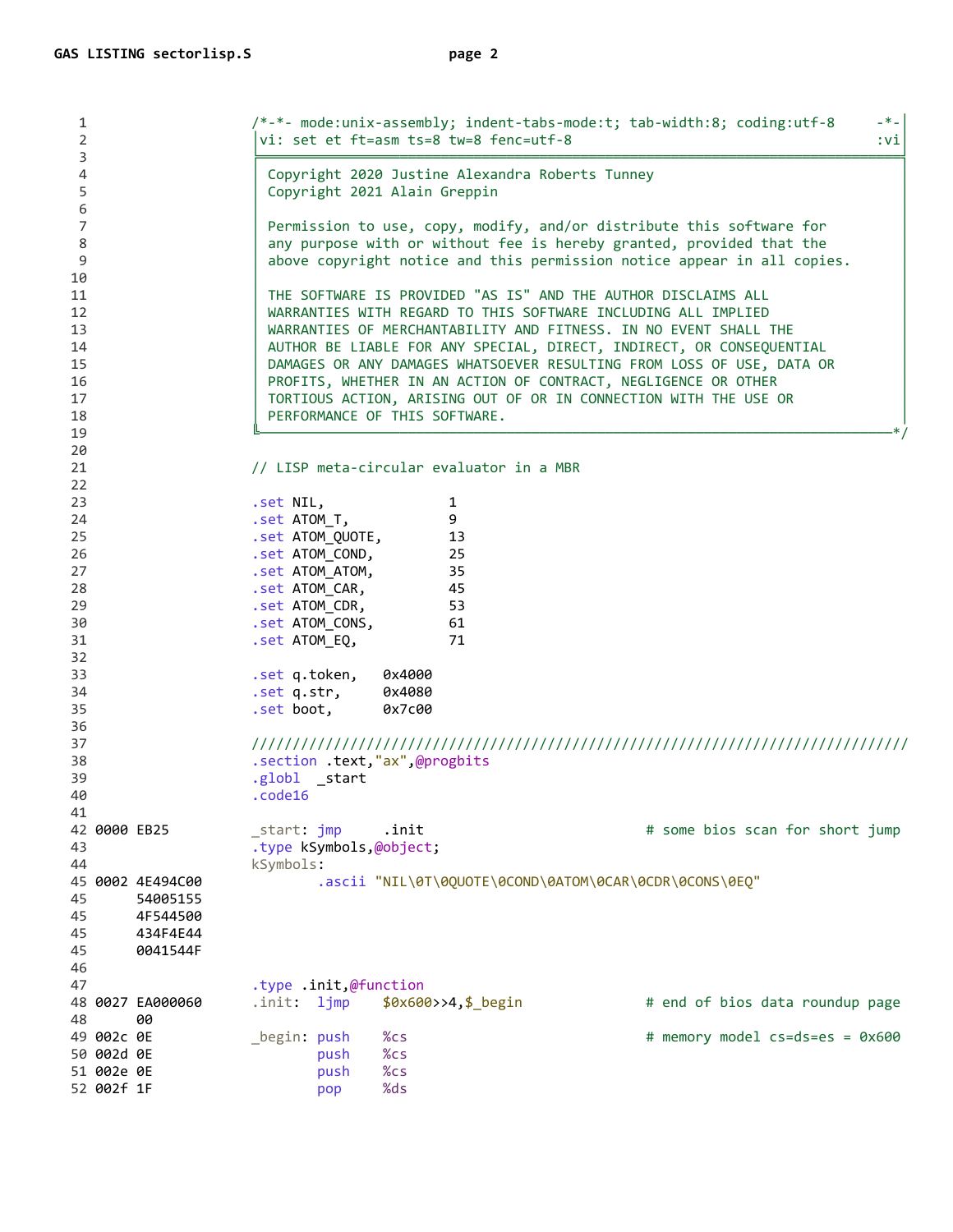|    | 53 0030 07    |                 |            | pop       | %es                     |                               |
|----|---------------|-----------------|------------|-----------|-------------------------|-------------------------------|
|    | 54 0031 17    |                 |            | pop       | %ss                     |                               |
|    |               | 55 0032 B90076  |            | mov       | \$0x7c00-0x600,%cx      |                               |
|    | 56 0035 89CC  |                 |            | mov       | %cx,%sp                 |                               |
|    | 57 0037 FC    |                 |            | cld       |                         |                               |
|    | 58 0038 31C0  |                 |            | xor       | %ax,%ax                 |                               |
|    | 59 003a 8EE0  |                 |            | mov       | %ax,%fs                 | $#$ fs = $\&q$ .mem           |
|    | 60 003c 31FF  |                 |            | xor       | %di,%di                 |                               |
|    | 61 003e F3AA  |                 |            | rep stosb |                         | # clears our bss memory       |
|    |               | 62 0040 BF8040  | main:      | mov       | \$q.str,%di             |                               |
|    |               | 63 0043 BE0000  |            | mov       | \$kSymbols,%si          |                               |
|    |               | 64 0046 B92500  |            | mov       | $$37,$ %cx              |                               |
|    | 65 0049 F3A4  |                 |            | rep movsb |                         |                               |
|    | 66 004b B20A  |                 | $\theta$ : | mov       | $\frac{1}{2}$ \n',%dl   |                               |
|    |               | 67 004d E81300  |            | call      | GetToken                |                               |
|    |               | 68 0050 E83000  |            | call      | GetObject               |                               |
|    |               | 69 0053 BA0100  |            | mov       | \$NIL,%dx               |                               |
|    |               | 70 0056 E84C01  |            | call      | Eval                    |                               |
|    |               | 71 0059 E85900  |            | call      | PrintObject             |                               |
|    | 72 005c B00D  |                 |            | mov       | $\frac{1}{2}$ '\r',%al  |                               |
|    |               | 73 005e E89300  |            | call      | PutChar                 |                               |
|    | 74 0061 EBE8  |                 |            | jmp       | 0b                      |                               |
| 75 |               |                 |            |           |                         |                               |
| 76 |               |                 | GetToken:  |           |                         | # GetToken():al, dl is q.look |
|    |               | 77 0063 BF0040  |            | mov       | \$q.token,%di           |                               |
|    | 78 0066 88D0  |                 | 1:         | mov       | %dl,%al                 |                               |
|    | 79 0068 3C20  |                 |            | cmp       | $$'$ , $%al$            |                               |
|    | 80 006a 7602  |                 |            | jbe       | 2f                      |                               |
|    | 81 006c AA    |                 |            | stosb     |                         |                               |
|    | 82 006d 91    |                 |            | xchg      | %ax,%cx                 |                               |
|    |               | 83 006e E87F00  | 2:         | call      | GetChar                 | $# bh = 0$ after PutChar      |
|    | 84 0071 92    |                 |            | xchg      | %ax,%dx                 | $# d1 = q.logk$               |
|    | 85 0072 3C20  |                 |            | cmp       | $$'$ , $%al$            |                               |
|    | 86 0074 76F0  |                 |            | jbe       | 1b                      |                               |
|    | 87 0076 3C29  |                 |            | cmp       | $$')',$ %al             |                               |
|    | 88 0078 7605  |                 |            | jbe       | 3f                      |                               |
|    |               | 89 007a 80FA29  |            | cmp       | $$')',$ %dl             |                               |
|    | 90 007d 77E7  |                 |            | ja        | 1b                      |                               |
|    | 91 007f 883D  |                 | 3:         | movb      | %bh,(%di)               |                               |
|    | 92 0081 91    |                 |            | xchg      | %cx,%ax                 |                               |
|    | 93 0082 C3    |                 |            | ret       |                         |                               |
| 94 |               |                 |            |           |                         |                               |
| 95 |               |                 | GetObject: |           |                         | # called just after GetToken  |
|    | 96 0083 3C28  |                 |            | cmpb      | $$'(',\%al)$            |                               |
|    | 97 0085 747C  |                 |            | je        | GetList                 |                               |
|    |               | 98 0087 BE0040  |            | mov       | \$q.token,%si           |                               |
| 99 |               |                 | .Intern:   |           |                         |                               |
|    | 100 008a 89F3 |                 |            | mov       | %si,%bx                 | # save s                      |
|    |               | 101 008c BF8040 |            | mov       | \$q.str,%di             |                               |
|    | 102 008f 30C0 |                 |            | xor       | %al,%al                 |                               |
|    | 103 0091 B1FF |                 | $\theta$ : | mov       | $$-1$ , %cl             |                               |
|    | 104 0093 57   |                 |            | push      | %di                     | # save 1                      |
|    | 105 0094 A6   |                 | 1:         | cmpsb     |                         |                               |
|    | 106 0095 7507 |                 |            | jne       | 2f                      |                               |
|    |               | 107 0097 3A45FF |            | cmp       | $-1$ $(\%)$ i), $\%$ al |                               |
|    | 108 009a 75F8 |                 |            | jne       | 1b                      |                               |
|    | 109 009c EB10 |                 |            | jmp       | 4f                      |                               |
|    |               |                 |            |           |                         |                               |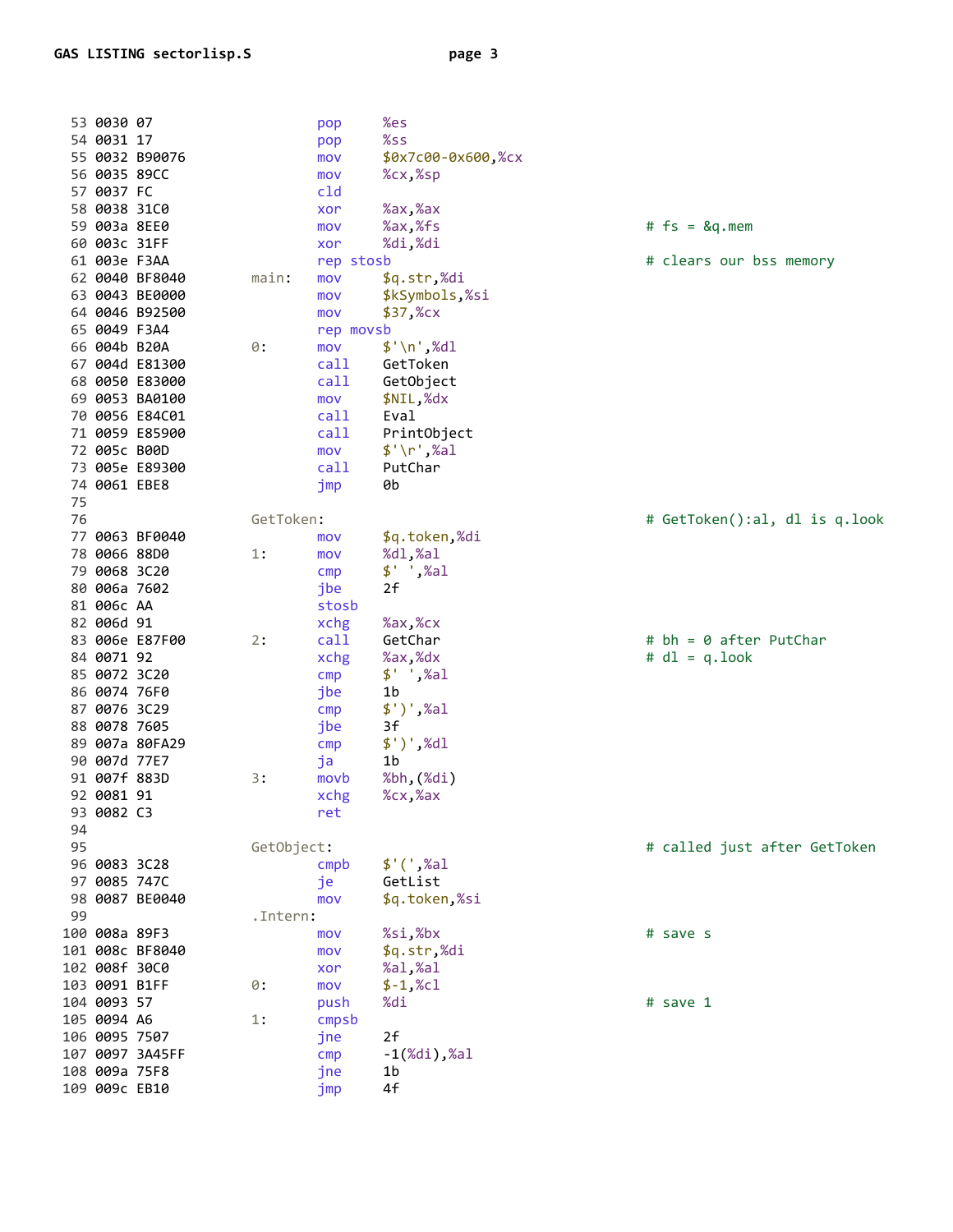110 009e 5E 2: pop 111 009f 89DE mov<br>repne scasb<br>cmp (%di<br>ah  $mov$ 112 00a1 F2AE 113 00a3 3A05 114 00a5 75EA jne 115 00a7 57 push  $3:$ 116 00a8 AC lodsb 117 00a9 AA stosh 118 00aa 84C0 test  $\frac{3}{4}$ :  $\frac{3}{4}$ 119 00ac 75FA 120 00ae 58 121 00af 0580BF add 122 00b2 11C0 adc 123 00b4 C3 .ret: ret 124 125 PrintObject: test<br>xchg<br>jz 126 00b5 A801 127 00b7 97 xchg 128 00b8 7410 .PrintAtom: 129 130 00ba D1EF  $\frac{\text{shr}}{\text{2.1}}$ 131 00bc 8DB58040 lea 132 .PrintString: 133 00c0 AC lodsb 134 00c1 84C0 test jz<br>call<br>jmp 135 00c3 74EF 136 00c5 E82C00 137 00c8 EBF6 .PrintList: 138 139 00ca B028 mov 139 00ca B028 mov<br>
140 00cc FF7502 2: push<br>
141 00cf 8B3D mov<br>
142 00d1 E81600 call<br>
143 00d4 58 pop<br>
144 00d5 83F801 emp<br>
145 00d8 740C je<br>
146 00da A801 test<br>
147 00dc 97 xchg<br>
148 00dd B020 mov<br>
149 00df 74EB<br>
150 00e1 .PutObject: 154 155 00ea E80700 call 156 00ed 97 xchg 157 00ee EBC5 jmp 158 GetChar: 159 160 00f0 31C0 **Example 2019** 161 00f2 CD16 int 162 163 164 PutChar: 165 # push  $#$ push 166

%si %bx.%si  $(% \mathbb{R}^2)$   $\mathbb{R}^2$ 0b %di %al,%al 3b  $%ax$  $$-q.str$ ,  $%ax$  $%ax,$   $%ax$ test \$1,%al %ax,%di .PrintList %di q.str(%di),%si %al.%al .ret PutChar .PrintString  $$'(',\%al)$  $2(\%di)$  $(\%di)$ , $\%di$ .PutObject  $%ax$ \$NIL,%ax  $4f$  $$1,$ %al %ax %di  $$'$  ',%al  $2b$  $$249,$ %al .PutObject  $$')',$ %al PutChar PutChar %di,%ax PrintObject %ax,%ax  $$0x16$ %bx

%bp

# StpCpy

# restore s

# drop 1

# restore 1 # stc #  $ax = 2 * ax + carry$ 

# PrintObject(x:ax)

# nul-terminated in si

 $# ->$  ret

# save 1  $Cdr(x)$  $# di = Car(x)$ # restore 1

 $\#$  bullet  $(A \cdot B)$ 

# .PutObject(c:al,x:di) # preserves di

# get keystroke # keyboard service # ah is bios scancode # al is ascii character # don't clobber di,si,cx,dx # original ibm pc scroll up bug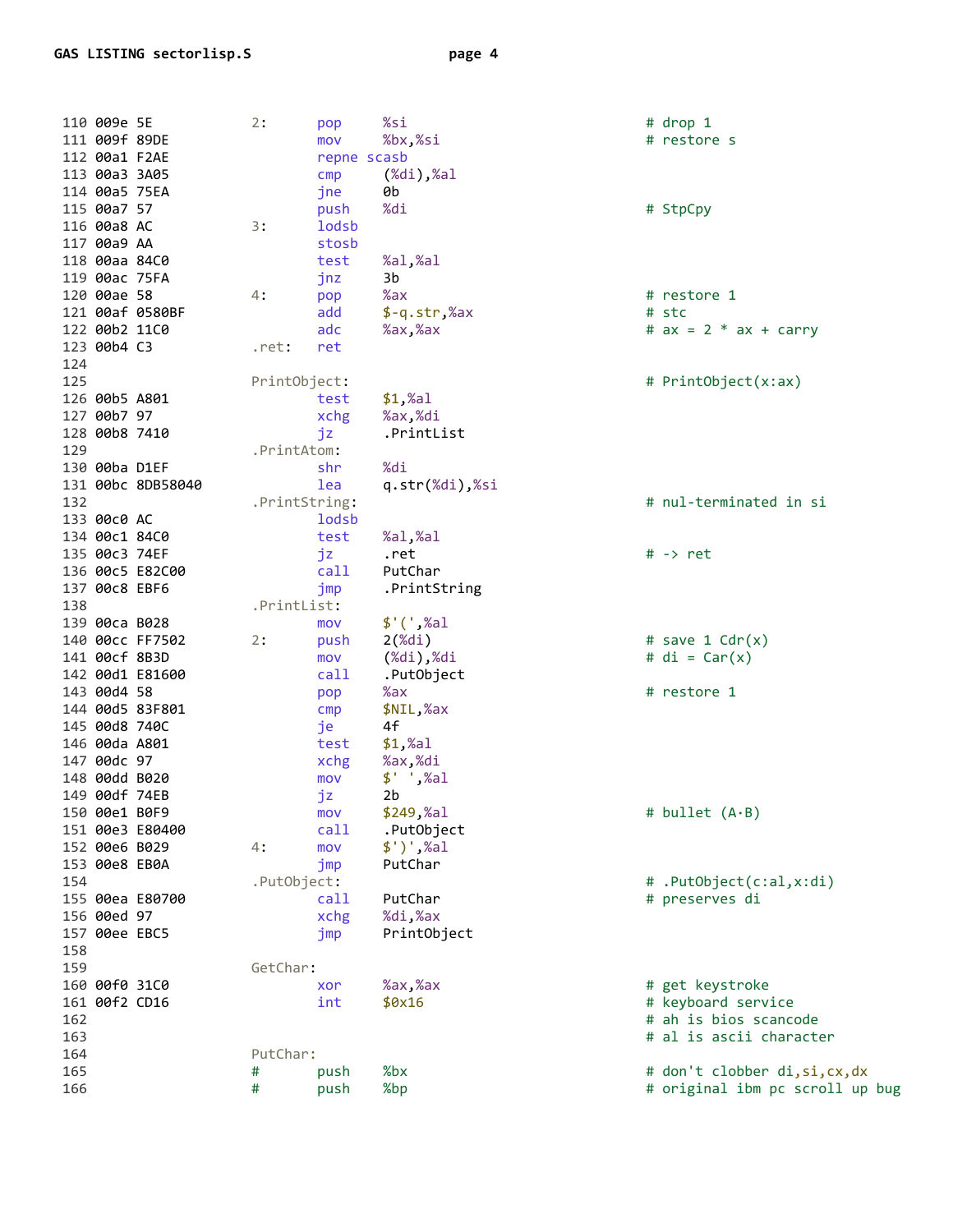| 167 00f4 BB0700<br>168 00f7 B40E<br>169 00f9 CD10<br>170<br>171<br>172 00fb 3C0D<br>173 00fd 75B5 | #<br>#       | mov<br>mov<br>int<br>pop<br>pop<br>cmp<br>jne | \$7,%bx<br>\$0x0e,%ah<br>\$0x10<br>%bp<br>%bx<br>$\frac{1}{2}$ '\r',%al<br>.ret             | # normal mda/cga style page zero<br># teletype output al cp437<br># vidya service<br># preserves al<br># don't clobber stuff |
|---------------------------------------------------------------------------------------------------|--------------|-----------------------------------------------|---------------------------------------------------------------------------------------------|------------------------------------------------------------------------------------------------------------------------------|
| 174 00ff B00A<br>175 0101 EBF1<br>176                                                             |              | mov<br>jmp                                    | $$'\n$ , %al<br>PutChar                                                                     | # bx volatile, bp never used                                                                                                 |
| 177 0103 E85DFF<br>178 0106 3C29<br>179 0108 747E                                                 | GetList:call | cmp <sub>b</sub><br>je                        | GetToken<br>$$')',$ %al<br>.retF                                                            |                                                                                                                              |
| 180 010a E876FF<br>181 010d 50<br>182 010e E8F2FF                                                 |              | call<br>push<br>call                          | GetObject<br>%ax<br>GetList                                                                 | # save 1                                                                                                                     |
| 183 0111 96<br>184 0112 5F<br>185 0113 EB16<br>186                                                |              | xchg<br>pop<br>jmp                            | %ax,%si<br>%di<br>Cons                                                                      | # restore 1                                                                                                                  |
| 187<br>188                                                                                        |              |                                               |                                                                                             |                                                                                                                              |
| 189 0115 83FF01<br>190 0118 741C                                                                  | Evlis:       | cmp<br>je                                     | \$NIL,%di<br>1f                                                                             | # Evlis(m:di,a:dx):ax                                                                                                        |
| 191 011a FF7502<br>192 011d 8B05<br>193 011f 52                                                   |              | push<br>mov<br>push                           | $2(\%di)$<br>$(\%di)$ , $\%ax$<br>%dx                                                       | # save 1 $Cdr(m)$<br># save a                                                                                                |
| 194 0120 E88200<br>195 0123 5A                                                                    |              | call<br>pop                                   | Eval<br>%dx                                                                                 | # restore a                                                                                                                  |
| 196 0124 5F<br>197 0125 50                                                                        |              | pop<br>push                                   | %di<br>%ax                                                                                  | # restore 1<br># save 2                                                                                                      |
| 198 0126 E8ECFF<br>199 0129 96<br>200 012a 5F                                                     |              | call<br>xchg<br>pop                           | Evlis<br>%ax,%si<br>%di                                                                     | # restore 2                                                                                                                  |
| 201<br>202 012b 97                                                                                | #<br>Cons:   | jmp<br>xchg                                   | Cons<br>%di,%ax<br>%fs,%di                                                                  |                                                                                                                              |
| 203 012c 8CE7<br>204 012e 57<br>205 012f AB                                                       |              | mov<br>push<br>stosw                          | %di                                                                                         |                                                                                                                              |
| 206 0130 96<br>207 0131 AB<br>208 0132 8EE7                                                       |              | xchg<br>stosw<br>mov                          | %si,%ax<br>%di,%fs                                                                          |                                                                                                                              |
| 209 0134 58<br>210 0135 C3                                                                        |              | pop<br>ret                                    | %ax                                                                                         |                                                                                                                              |
| 211 0136 97<br>212 0137 C3<br>213                                                                 | 1:           | xchg<br>ret                                   | %di,%ax                                                                                     |                                                                                                                              |
| 214 0138 83FF01<br>215 013b 7417                                                                  | Pairlis: cmp | jе                                            | \$NIL,%di<br>1f                                                                             | # Pairlis(x:di,y:si,a:dx):ax                                                                                                 |
| 216 013d FF7502<br>217 0140 FF7402<br>218 0143 8B3D<br>219 0145 8B34                              |              | push<br>push<br>mov<br>mov                    | $2$ $(\%)$ di)<br>$2$ (%si)<br>$(\%di)$ , $\%di$<br>$(% \mathcal{L}_{0})$ $\mathcal{L}_{1}$ | # save 1 $Cdr(x)$<br># save $2 \text{Cdr}(y)$                                                                                |
| 220 0147 E8E1FF                                                                                   |              | call                                          | Cons                                                                                        | # preserves dx                                                                                                               |
| 221 014a 5E<br>222 014b 5F                                                                        |              | pop<br>pop                                    | %si<br>%di                                                                                  | # restore 2<br># restore 1                                                                                                   |
| 223 014c 50                                                                                       |              | push                                          | %ax                                                                                         | # save 3                                                                                                                     |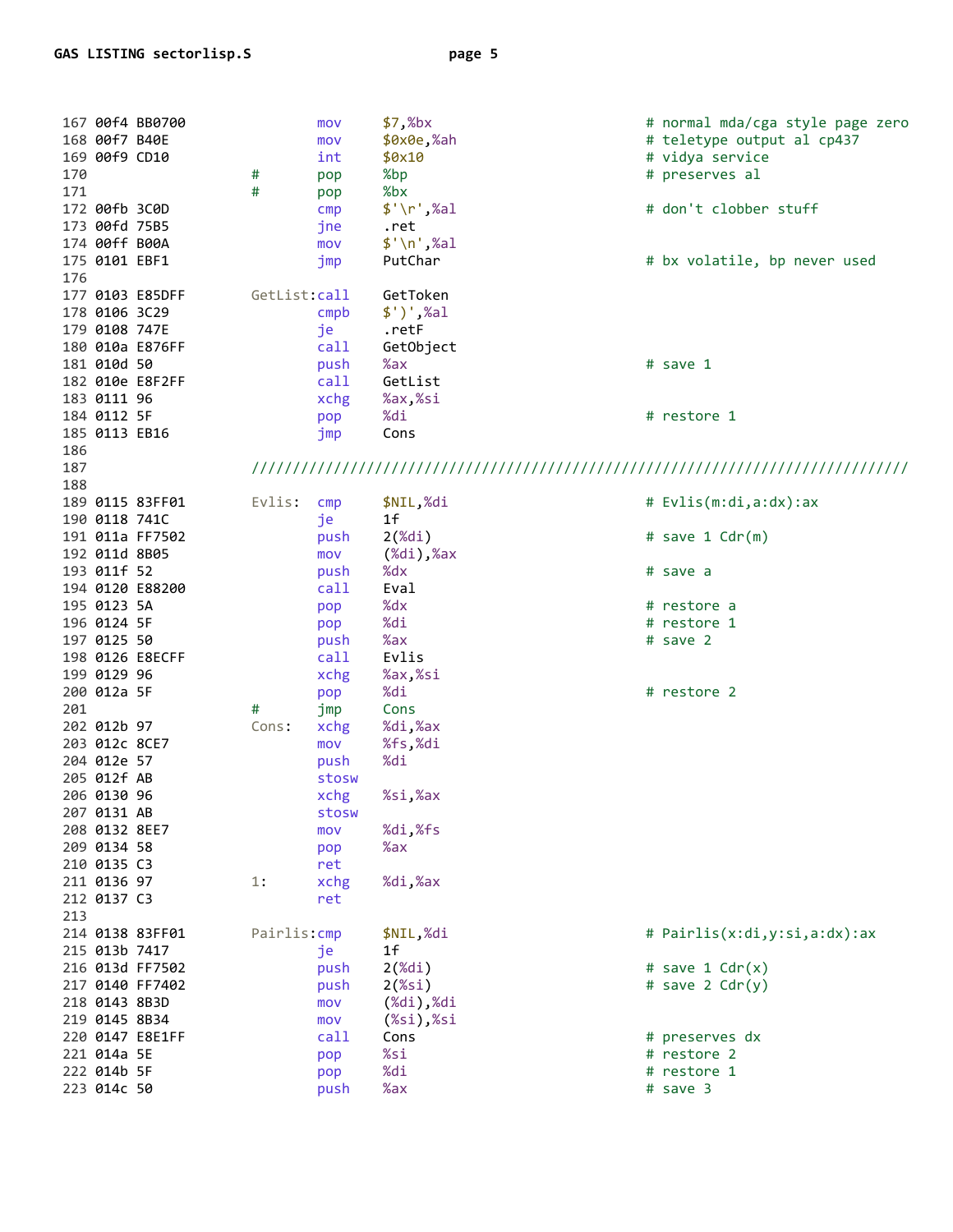| 224 014d E8E8FF |                   |                       | call           | Pairlis                                 |                             |
|-----------------|-------------------|-----------------------|----------------|-----------------------------------------|-----------------------------|
| 225 0150 96     |                   |                       | xchg           | %ax,%si                                 |                             |
| 226 0151 5F     |                   |                       | pop            | %di                                     | # restore 3                 |
| 227 0152 EBD7   |                   |                       | jmp            | Cons                                    | # can be inlined here       |
| 228 0154 92     |                   | 1:                    | xchg           | %dx,%ax                                 |                             |
| 229 0155 C3     |                   |                       | ret            |                                         |                             |
| 230             |                   |                       |                |                                         |                             |
| 231 0156 A801   |                   | Apply:                | test           | $$1,$ %al                               | # Apply(fn:ax,x:si:a:dx):ax |
| 232 0158 750E   |                   |                       | jnz            | .switch                                 |                             |
| 233 015a 97     |                   |                       | xchg           | %ax,%di                                 | $# di = fn$                 |
| 234 015b 8B7D02 |                   | .lambda:mov           |                | $2(\%di)$ , $\%di$                      | # $di = Cdr(fn)$            |
| 235 015e 57     |                   |                       | push           | %di                                     | # save 1                    |
| 236 015f 8B3D   |                   |                       | mov            | $(\%di)$ , $\%di$                       | # $di = \text{Cadr}(fn)$    |
| 237 0161 E8D4FF |                   |                       | call           | Pairlis                                 |                             |
| 238 0164 92     |                   |                       | xchg           | %ax,%dx                                 |                             |
| 239 0165 5F     |                   |                       |                | %di                                     | # restore 1                 |
| 240 0166 EB76   |                   |                       | pop            | .EvCadr                                 |                             |
|                 |                   |                       | jmp            |                                         |                             |
| 241 0168 83F847 |                   | .switch: cmp          |                | \$ATOM_EQ,%ax<br>.dflt1                 |                             |
| 242 016b 772F   |                   |                       | ja             |                                         |                             |
| 243 016d 8B3C   |                   |                       | mov            | $(% \mathcal{L}_{0})$ $\mathcal{L}_{1}$ | # $di = Car(x)$             |
| 244 016f 3C2D   |                   | $\textsf{ifCar:}$ cmp |                | \$ATOM_CAR,%al                          |                             |
| 245 0171 7503   |                   |                       | jne            | .ifCdr                                  |                             |
| 246 0173 8B05   |                   |                       | mov            | $(\%di)$ , $\%ax$                       |                             |
| 247 0175 C3     |                   |                       | ret            |                                         |                             |
| 248 0176 3C35   |                   | .ifCdr: cmp           |                | \$ATOM_CDR,%al                          |                             |
| 249 0178 7504   |                   |                       | jne            | .ifAtom                                 |                             |
| 250 017a 8B4502 |                   |                       | mov            | $2(\%di)$ , $%ax$                       |                             |
| 251 017d C3     |                   |                       | ret            |                                         |                             |
| 252 017e 3C23   |                   | .ifAtom: cmp          |                | \$ATOM_ATOM,%al                         |                             |
| 253 0180 750A   |                   |                       | jne            | .ifCons                                 |                             |
|                 | 254 0182 F7C70100 |                       | test           | $$1,$ %di                               |                             |
| 255 0186 7511   |                   |                       | jnz            | .retT                                   |                             |
| 256 0188 B80100 |                   | .retF:                | mov            | \$NIL,%ax                               | # $ax = NIL$                |
| 257 018b C3     |                   |                       | ret            |                                         |                             |
| 258 018c 8B7402 |                   | .ifCons:mov           |                | $2(%s_{i})$ ,%si                        | # $si = Cdr(x)$             |
| 259 018f 8B34   |                   |                       | mov            | $(% \mathcal{L}_{0})$ $\mathcal{L}_{1}$ | # $si =$ Cadr $(x)$         |
| 260 0191 3C3D   |                   |                       | cmp            | \$ATOM_CONS,%al                         |                             |
| 261 0193 7496   |                   |                       | je             | Cons                                    |                             |
| 262 0195 39FE   |                   | .isEq:                | cmp            | %di,%si                                 |                             |
| 263 0197 75EF   |                   |                       | jne            | .retF                                   |                             |
| 264 0199 B009   |                   | .retT:                | mov            | \$ATOM_T,%al                            | $# ax = ATOM T$             |
| 265 019b C3     |                   |                       | ret            |                                         |                             |
| 266 019c 56     |                   | .dflt1: push          |                | %si                                     | # save x                    |
| 267 019d 52     |                   |                       | push           | %dx                                     | # save a                    |
| 268 019e E80400 |                   |                       | call           | Eval                                    |                             |
| 269 01a1 5A     |                   |                       |                | %dx                                     | # restore a                 |
|                 |                   |                       | pop            |                                         |                             |
| 270 01a2 5E     |                   |                       | pop            | %si                                     | # restore x                 |
| 271 01a3 EBB1   |                   |                       | jmp            | Apply                                   |                             |
| 272             |                   |                       |                |                                         |                             |
| 273 01a5 A801   |                   | Eval:                 | test           | $$1,$ %al                               | # Eval(e:ax,a:dx):ax        |
| 274 01a7 753A   |                   |                       | jnz            | Assoc                                   |                             |
| 275 01a9 97     |                   |                       | xchg           | %ax,%di                                 | $# di = e$                  |
| 276 01aa 8B05   |                   |                       | mov            | $(\%di)$ , $\%ax$                       | # $ax = Car(e)$             |
| 277 01ac 83F80D |                   |                       | $\mathsf{cmp}$ | \$ATOM_QUOTE,%ax                        | # maybe CONS                |
| 278 01af 7410   |                   |                       | je             | Cadr                                    |                             |
| 279 01b1 8B7D02 |                   |                       | mov            | $2(\%di)$ , $\%di$                      | # $di = Cdr(e)$             |
| 280 01b4 83F819 |                   |                       | cmp            | \$ATOM_COND,%ax                         |                             |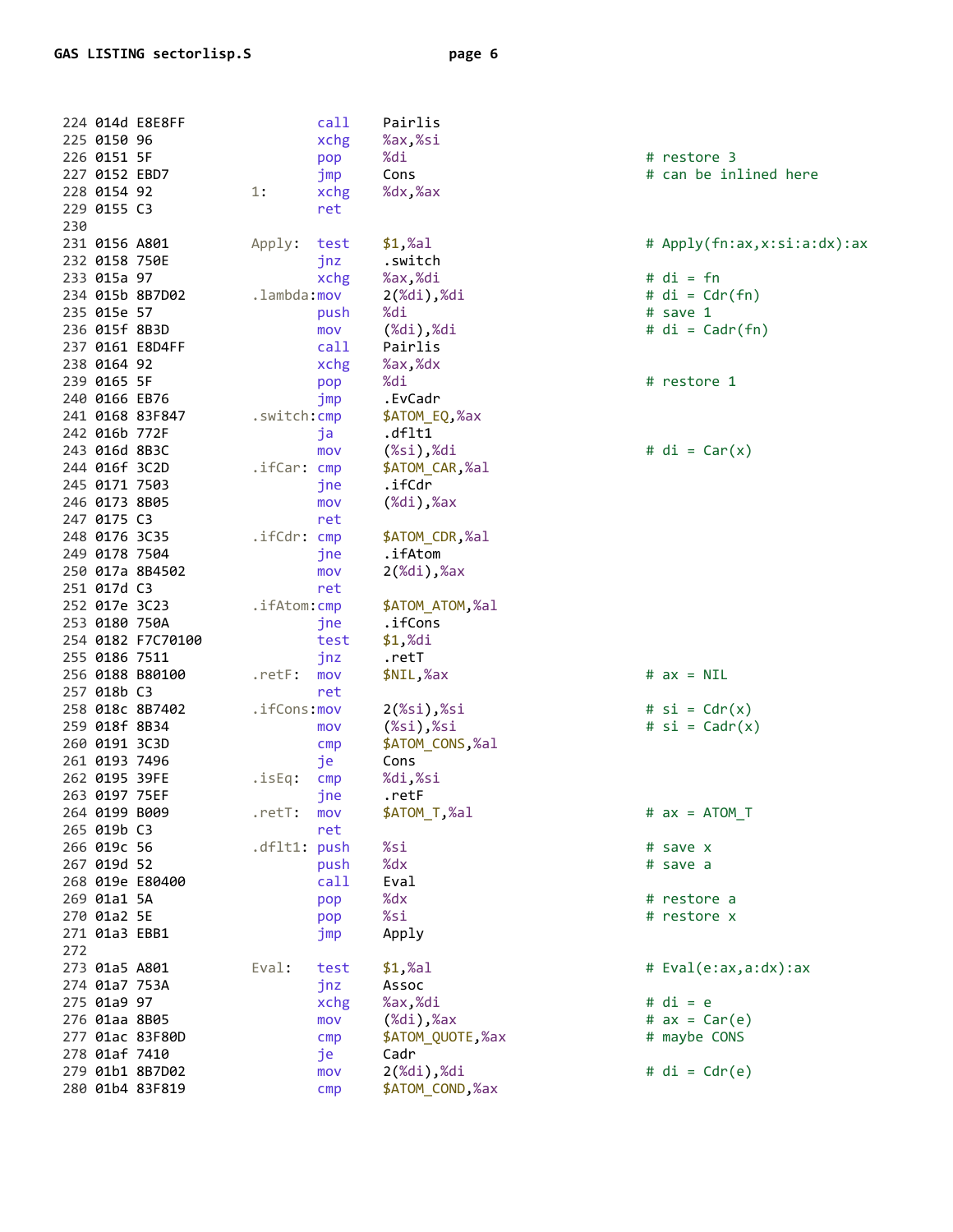| 287               | 281 01b7 740E<br>282 01b9 50<br>284 01bd 96<br>285 01be 58<br>286 01bf EB95                                                                   | 283 01ba E858FF                                       | .Ldflt2:push                | je<br>call<br>xchg<br>pop<br>jmp                                                               | Evcon<br>%ax<br>Evlis<br>%ax,%si<br>%ax<br>Apply                                                                                              | # save 2<br># preserves dx<br># restore 2                                                                                      |
|-------------------|-----------------------------------------------------------------------------------------------------------------------------------------------|-------------------------------------------------------|-----------------------------|------------------------------------------------------------------------------------------------|-----------------------------------------------------------------------------------------------------------------------------------------------|--------------------------------------------------------------------------------------------------------------------------------|
| 291               | 289 01c4 8B05<br>290 01c6 C3                                                                                                                  | 288 01c1 8B7D02                                       | Cadr:                       | mov<br>mov<br>ret                                                                              | $2(\%di)$ , $\%di$<br>$(\%di)$ , $\%ax$                                                                                                       | # contents of decrement register<br># contents of address register                                                             |
|                   | 292 01c7 57<br>293 01c8 8B3D<br>294 01ca 8B05<br>295 01cc 52<br>297 01d0 5A<br>298 01d1 5F<br>300 01d5 7505<br>302 01da EBEB<br>303 01dc 8B3D | 296 01cd E8D5FF<br>299 01d2 83F801<br>301 01d7 8B7D02 | Evcon:<br>2:                | push<br>mov<br>mov<br>push<br>call<br>pop<br>pop<br>$\mathsf{cmp}$<br>jne<br>mov<br>jmp<br>mov | %di<br>$(\%di)$ , $\%di$<br>$(\%di)$ , $\%ax$<br>%dx<br>Eval<br>%dx<br>%di<br>\$NIL,%ax<br>2f<br>$2(\%di)$ , $\%di$<br>Evcon<br>$(\%di),\%di$ | # save c<br># $di = Car(c)$<br># $ax = Can(c)$<br># save a<br># restore a<br># restore c<br># $di = Cdr(c)$<br># $di = Car(c)$ |
| 306               | 305 01e1 EBC2                                                                                                                                 | 304 01de E8E0FF                                       | .EvCadr:call                | jmp                                                                                            | Cadr<br>Eval                                                                                                                                  | # $ax = Cadar(c)$                                                                                                              |
|                   | 308 01e6 89D6<br>309 01e8 749E<br>310 01ea 8B1C<br>311 01ec 8B0F<br>312 01ee 39C8<br>313 01f0 7504<br>315 01f5 C3                             | 307 01e3 83FA01<br>314 01f2 8B4702                    | Assoc:                      | cmp<br>mov<br>je<br>mov<br>mov<br>cmp<br>jne<br>mov<br>ret                                     | \$NIL,%dx<br>%dx,%si<br>.retF<br>$(% \mathbb{R}^2)$ $,\mathbb{R}$ bx<br>(%<br>%cx,%ax<br>1 <sub>f</sub><br>$2$ (%bx),%ax                      | # $Assoc(x:ax,y:dx):ax$<br># $bx = Car(y)$<br># $cx = Caar(y)$<br># $ax = \text{Cdar}(y)$                                      |
| 318<br>319<br>320 | 317 01f9 EBE8<br>322 01fe 55AA                                                                                                                | 316 01f6 8B5402<br>321 01fb CECECE                    | 1:<br>.sig:<br>.word 0xAA55 | mov<br>jmp<br>.type .sig,@object;                                                              | 2(% )<br>Assoc<br>$.fill 510 - (. - _start), 1, 0xce$                                                                                         | # $dx = Cdr(y)$                                                                                                                |